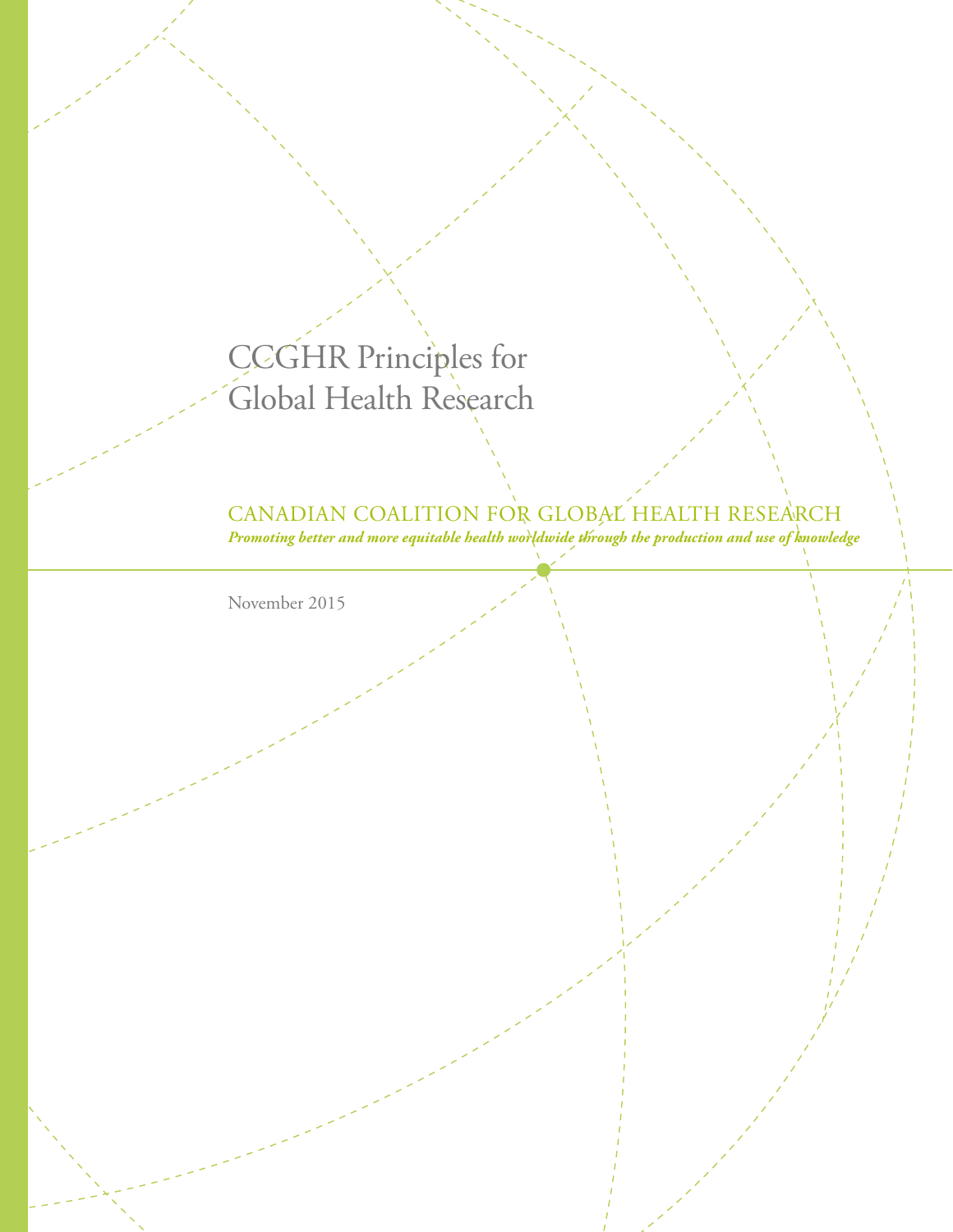## **Acknowledgements**

*The CCGHR gratefully acknowledges the funding support of the International Development Research Centre.* 

*We also extend our sincere thanks to Ben Brisbois, Geneviève Dubois-Flynn, Beverley Essue, Lisa Forman, Jennifer Hatfield, Dave Heidebrecht, Nancy Johnson (editor), Lydia Kapiriri, Roberta Lloyd, Vic Neufeld, Stephanie Nixon, Julia Pemberton, Katrina Plamondon (Principle Investigator at Katrina.Plamondon@interiorhealth.ca), and all the people who contributed with thoughtfulness to this study.*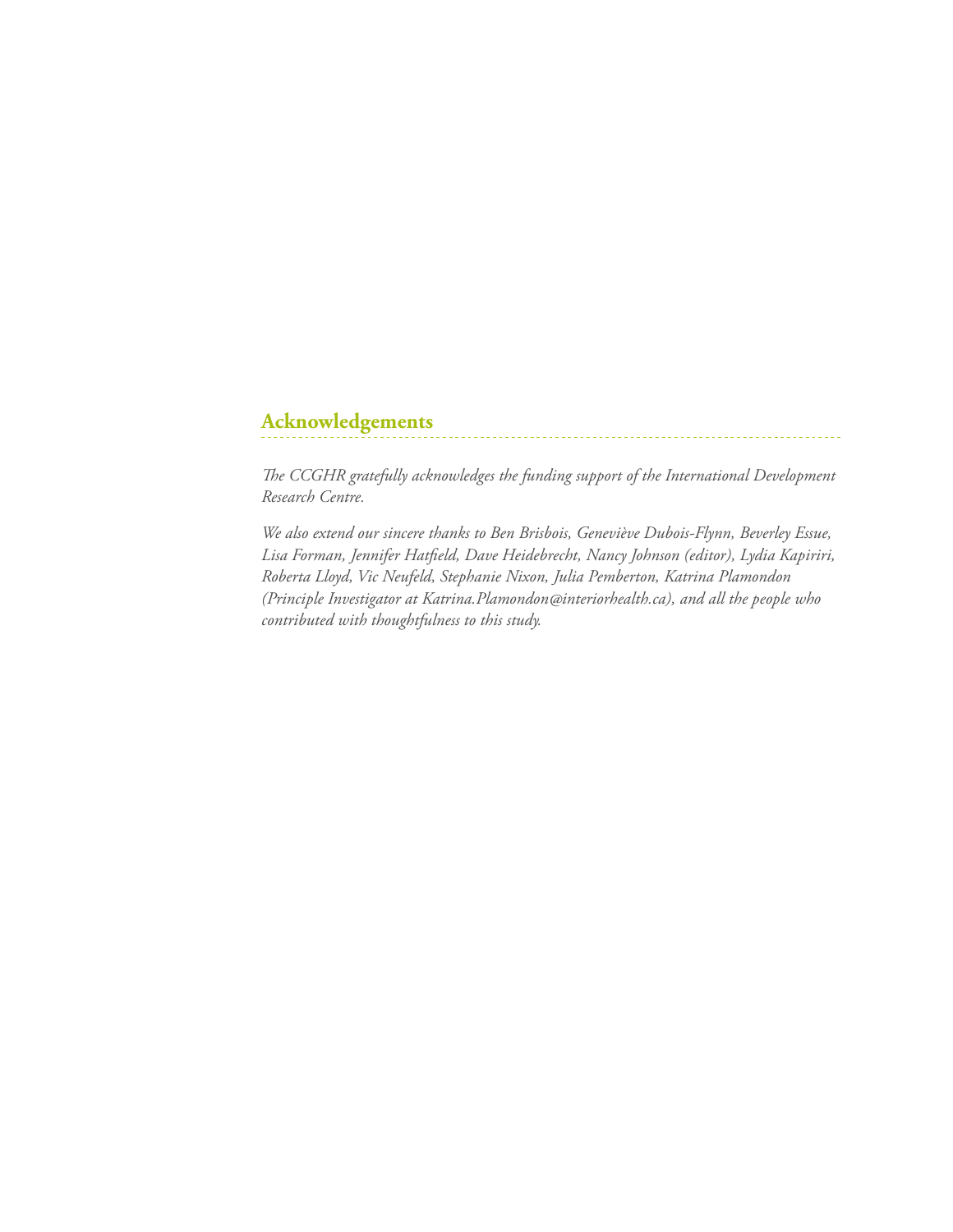## **Contents**

| Next Steps: CCGHR Commitment to Continued Dialogue  11 |  |
|--------------------------------------------------------|--|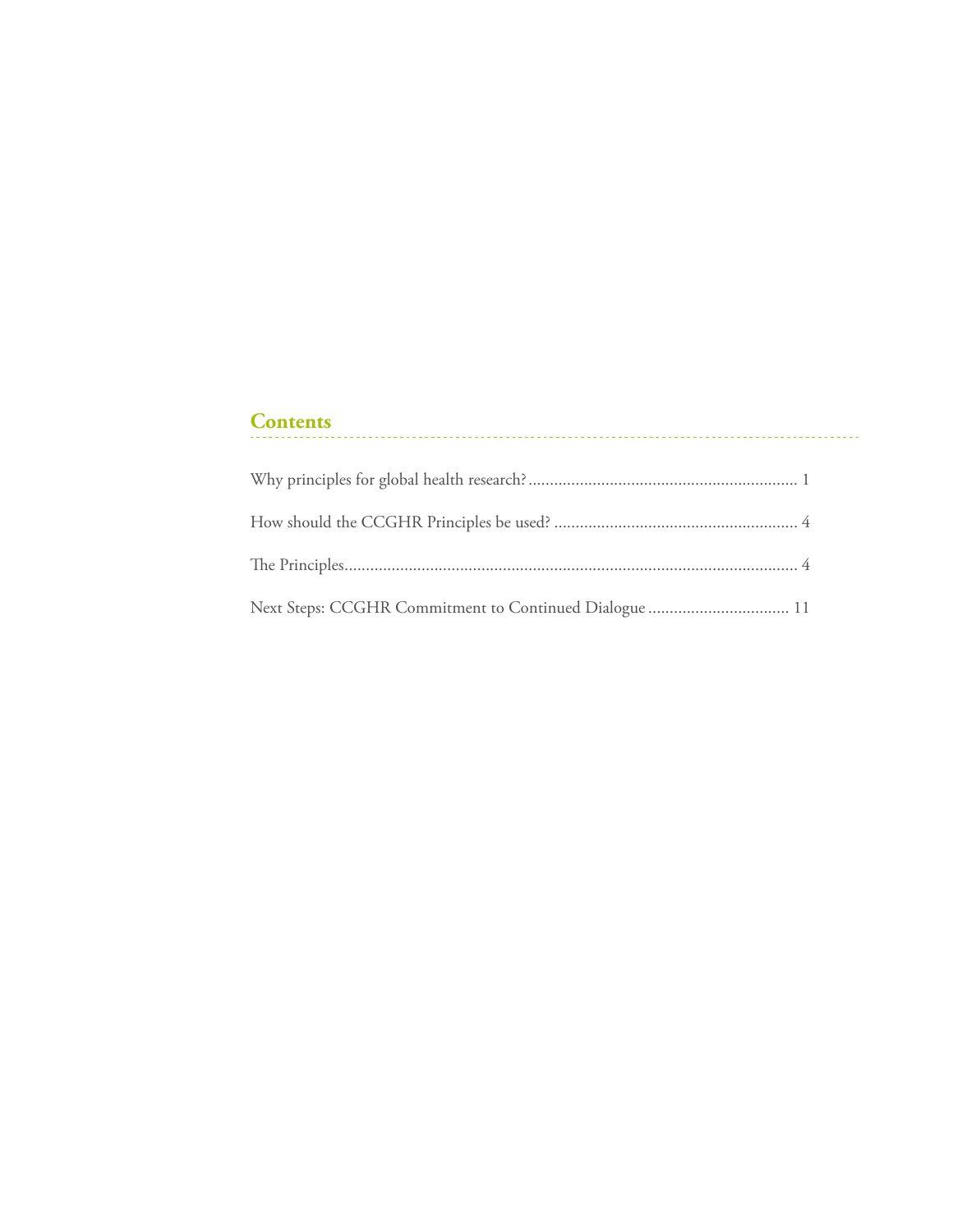## **Why principles for global health research?**

Alarming inequities in health exist within and between countries globally. Compelling evidence demonstrates they are caused by the unequal distribution of power, income, goods, and services, globally and nationally<sup>1</sup>. These inequities are unjust and avoidable consequences of human actions that disproportionately advantage some groups over others and negatively affect human rights, including the right to health<sup>2</sup>. Global health<sup>3</sup> research (GHR) is one response to inequities, but research activities have the potential to worsen, rather than address these injustices.

The Canadian Coalition for Global Health Research (CCGHR) is a network of people involved in global health research for equity. We are optimistic about the potential for GHR and aware of the need for conducting GHR in ethical and equitable ways. The CCGHR Principles for Global Health Research complement those of bioethics and research ethics (in the concern for individuals); public health ethics (in the concern for the health of collectives); and global health ethics (in the examination of transnational forces that affect health and health equity). Building upon the important core principles in the *Tri-Council Policy Statement – Ethical Conduct for Research Involving Humans* (TCPS2, 2014)<sup>4</sup>, the CCGHR Principles were developed through a multi-phase, dialogue-based research process. This study was launched in response to a call for action from researchers, funders, and administrators who indicated a need for greater governance to support GHR.

The principles contained in this document are intended to guide people involved in GHR toward more ethical and equitable GHR activities. Each principle is meant to complement the others, working collectively to inform any approach to GHR. Though not prescriptive, they offer a set of practical tools with examples to inform practice, spark dialogue, and inspire reflection. We see this work as both research and social action, aiming to influence GHR in a way that can also address current global health inequities.

#### **Who should use the CCGHR Principles?**

These principles can be used by those involved in any aspect of GHR, including people designing, conducting, using, teaching, learning about, assessing, funding, or collaborating on GHR. They are relevant to any discipline or sector related to global health, including but not limited to: the social sciences, clinical research, health sciences, humanities, and health policy. The principles may guide the

<sup>1</sup> WHO Commission on Social Determinants of Health. (2008). *Closing the Gap in a Generation: Health Equity Through Action on the Social Determinants of Health: Commission on Social Determinants of Health Final Report*. Geneva: World Health Organization. p.1.

<sup>2</sup> Ottersen, O. P., Dasgupta, J., Blouin, C., Buss, P., Chongsuvivatwong, V., Frenk, J., ... & Scheel, I. B. (2014). The political origins of health inequity: Prospects for change. The Lancet, 383(9917), 630-667.

<sup>3</sup> Among the many different, sometimes contradictory, definitions of global health (and thereby global health research), there is a common assertion that the purpose of GHR is to contribute to greater health equity worldwide. We encourage rich debate about the substantive focus and nature of GHR, maintaining that it ought to be *for equity*.

<sup>4</sup> The three core principles in TCPS 2 (2014) are respect for persons, concern for welfare, and justice. The principle of justice incorporates the notion of equity and is an integral part of ethical research.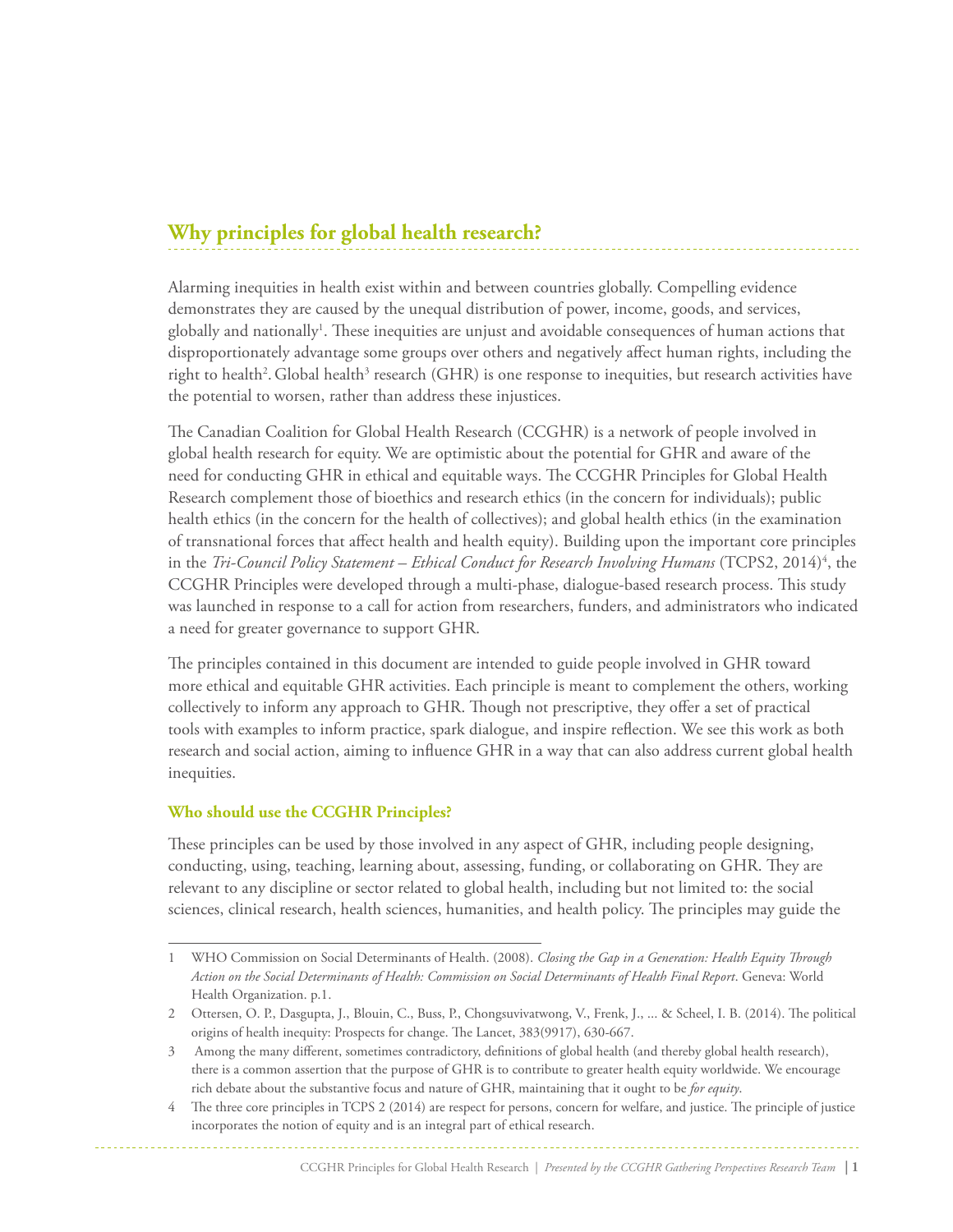activities of individuals and groups across sectors, including universities, non-academic research organizations, funding bodies, government agencies, non-governmental organizations, private sector companies, professional associations, and community groups. The principles may be useful within and outside of Canadian contexts or research partnerships.

#### **An Evidence-Informed and Ethical Frame for the CCGHR Principles**

Informed and inspired by the important work of others, including (but not limited to) the Nuffield Council on Bioethics report, the Canadian Institutes of Health Research Guidelines for health research involving Aboriginal peoples, and the Universal Declaration on bioethics and human rights, these principles were derived from data generated through the CCGHR Gathering Perspectives Studies (Phase I & II). These studies involved fifteen dialogues held in six provinces across Canada with more than 300 participants. Table 1 provides an overview of the types of dialogue, numbers of participants, and major results from this study.

The perspectives reflected in this data were diverse, including a range of disciplinary, substantive, and theoretical perspectives. Participants were evenly distributed from Western, Central, and Eastern Canada. Each dialogue included individuals from partner countries. About 40% of participants were faculty, 30% students, and the remaining 30% were evenly distributed amongst NGOs, government agencies, academic administration, and consultants.

Six principles to guide GHR are depicted in Figure 1 and described below. Each principle is accompanied by a brief description and an example of how it might be enacted. These principles speak not only to *how* GHR should be done, but also to the contexts or considerations that should to given in any kind of GHR. For further discussion about the process behind the development of these principles, and for an in-depth discussion on why participants believed these principles were needed, please visit our website (www.ccghr.ca) to access blog discussions and watch for announcements on future publications.

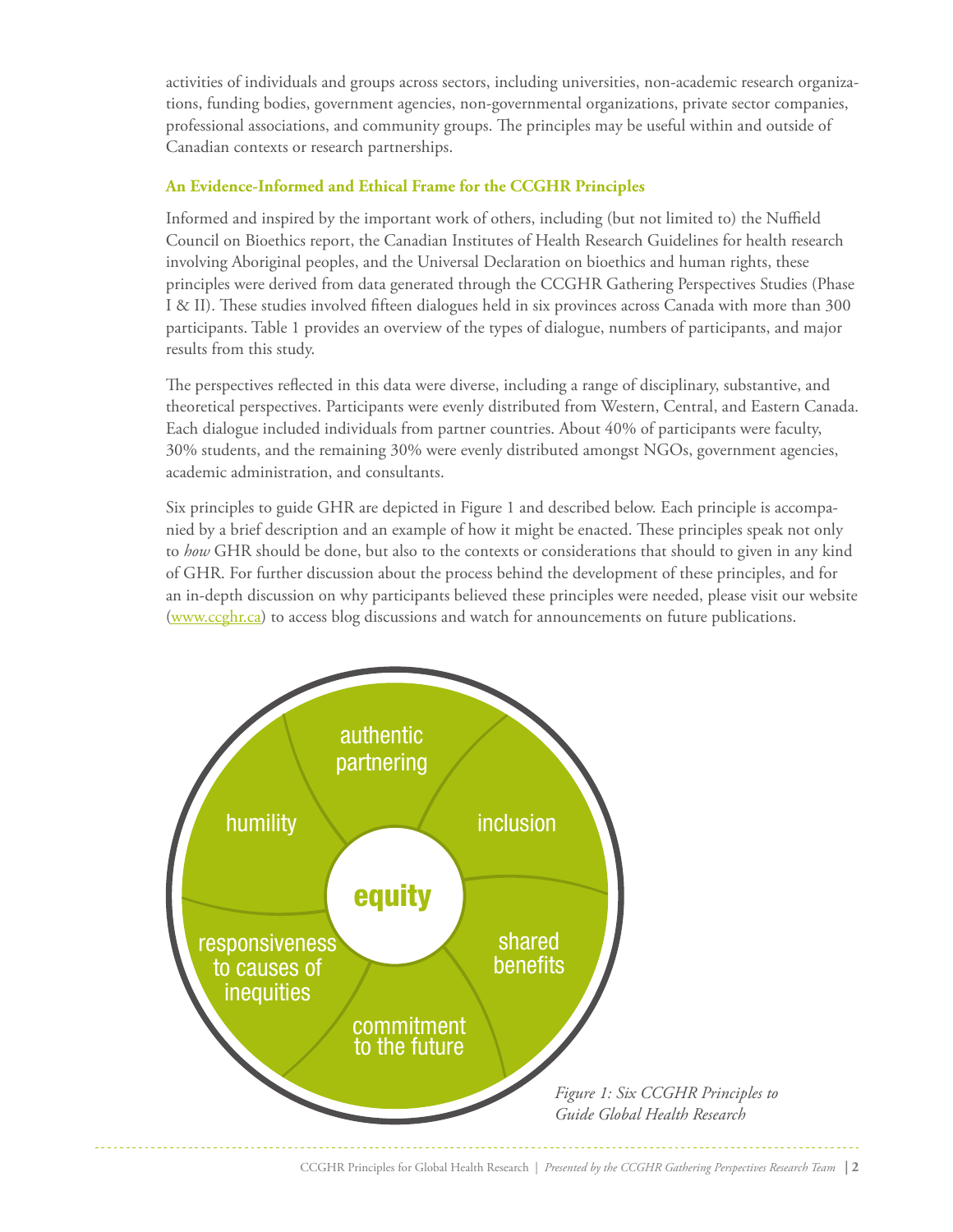### **Table 1: Overview of Dialogues & Major Results of the CCGHR Gathering Perspectives Study**

|  | <b>When &amp; Type of Dialogue</b>                                                                                                                                                                                              | <b>Focus</b>                                                                                                                                                                                             | <b>Where</b>                                                    | <b>Major Results</b>                                                                                                                                                                                                                                                                                                              |
|--|---------------------------------------------------------------------------------------------------------------------------------------------------------------------------------------------------------------------------------|----------------------------------------------------------------------------------------------------------------------------------------------------------------------------------------------------------|-----------------------------------------------------------------|-----------------------------------------------------------------------------------------------------------------------------------------------------------------------------------------------------------------------------------------------------------------------------------------------------------------------------------|
|  | May 2013<br>Full day, facilitated delibera-<br>tive dialogue<br>$(n=24)$                                                                                                                                                        | What would we love to<br>see happen for GHR in<br>a generation?                                                                                                                                          | Vancouver,<br><b>British</b><br>Columbia                        | Set a vision for a more cohesive,<br>$\bullet$<br>connected approach to GHR for equity<br>Affirmed normative GHR values (equity,<br>$\bullet$<br>engagement, effectiveness, and ethics)                                                                                                                                           |
|  | Jun - Sept 2013<br>Six half-day, facilitated<br>dialogues<br>$(n \approx 25$ per dialogue)<br>Facilitated workshops at<br>CCGH conference and with<br><b>CCGHR University Advisory</b><br>Council<br>(n=30 and 22 respectively) | How do equity,<br>effectiveness, and<br>engagement resonate<br>as values in GHR?<br>What do these look<br>like in practice?                                                                              | Alberta<br>Ontario<br><b>Maritimes</b>                          | Participants identified the need for a<br>$\qquad \qquad \bullet$<br>paradigm shift, challenging status quos<br>in research that reinforce, rather than<br>transform, inequities<br>Equity is both a 'why' and 'how' we<br>$\bullet$<br>should do GHR                                                                             |
|  | Jun - Sept 2013<br>Open, online dialogue using<br>social media (Facebook,<br>Twitter, blog posts) and an<br>online response form                                                                                                | Issues emerging from<br>facilitated dialogues                                                                                                                                                            | Global                                                          | Issues raised include global sustainable<br>$\bullet$<br>futures, solidarity, the role of universities<br>in society, the role of GHR in affecting<br>change                                                                                                                                                                      |
|  | Oct 2013<br>Full day, facilitated delibera-<br>tive dialogue<br>$(n=17)$<br>Facilitated workshop with<br><b>CCGHR University Advisory</b><br>Council (n=24)                                                                     | What are the<br>implications of study<br>findings so far? What<br>responses are needed<br>immediately, within<br>three years, and within<br>five years?                                                  | Ottawa,<br>Ontario                                              | Affirmation of GHR as research that<br>$\bullet$<br>aims to achieve greater health equity<br>worldwide<br>Calls for action focused on governance<br>$\bullet$<br>gaps in GHR, including the need for<br>principles to guide practices and activi-<br>ties in GHR                                                                  |
|  | Nov 2014<br>Full-day, facilitated delibera-<br>tive dialogue, responding to<br>environmental scan of existing<br>codes/guides for equitable<br>and ethical research $(n=15)$                                                    | Why is GHR needed?<br>What principles should<br>guide it? What further<br>consultation is needed<br>to elaborate principles<br>to guide Canadian<br>involvement in GHR?                                  | Ottawa,<br>Ontario                                              | Ten preliminary principles were identified<br>$\bullet$<br>as foundations for further consultation<br>Participants called for deliberation<br>$\qquad \qquad \bullet$<br>on these principles, using the same<br>approach used in Phase I (online +<br>facilitated)                                                                |
|  | Mar - Aug 2015<br>Six half-day, facilitated<br>deliberative dialogues in<br>person and online (n≈15 per<br>dialogue)<br>Structured, response con-<br>versations with self-selected<br>stakeholder groups<br>(two conversations) | Why is GHR needed<br>and what principles<br>should guide it? How<br>would you use such<br>principles? How do the<br>preliminary principles<br>resonate (or not) with<br>you? What changes<br>are needed? | Alberta<br>Saskatchewan<br>Ontario (2)<br>Online (2)<br>Ontario | Affirmed concepts and values outlined in<br>$\bullet$<br>preliminary document<br>Focused and consolidated prin-<br>$\bullet$<br>ciples, emphasizing a focus of GHR on<br>improving equity worldwide<br>Asserted that the role of the principles<br>$\bullet$<br>should be to promote more equitable,<br>ethical engagement in GHR |
|  | Open, online responses<br>through Fluid Survey (n=38;<br>35% from LMICs)                                                                                                                                                        |                                                                                                                                                                                                          | Global                                                          |                                                                                                                                                                                                                                                                                                                                   |

**PHASE I** PHASE I

**PHASE 2** PHASE 2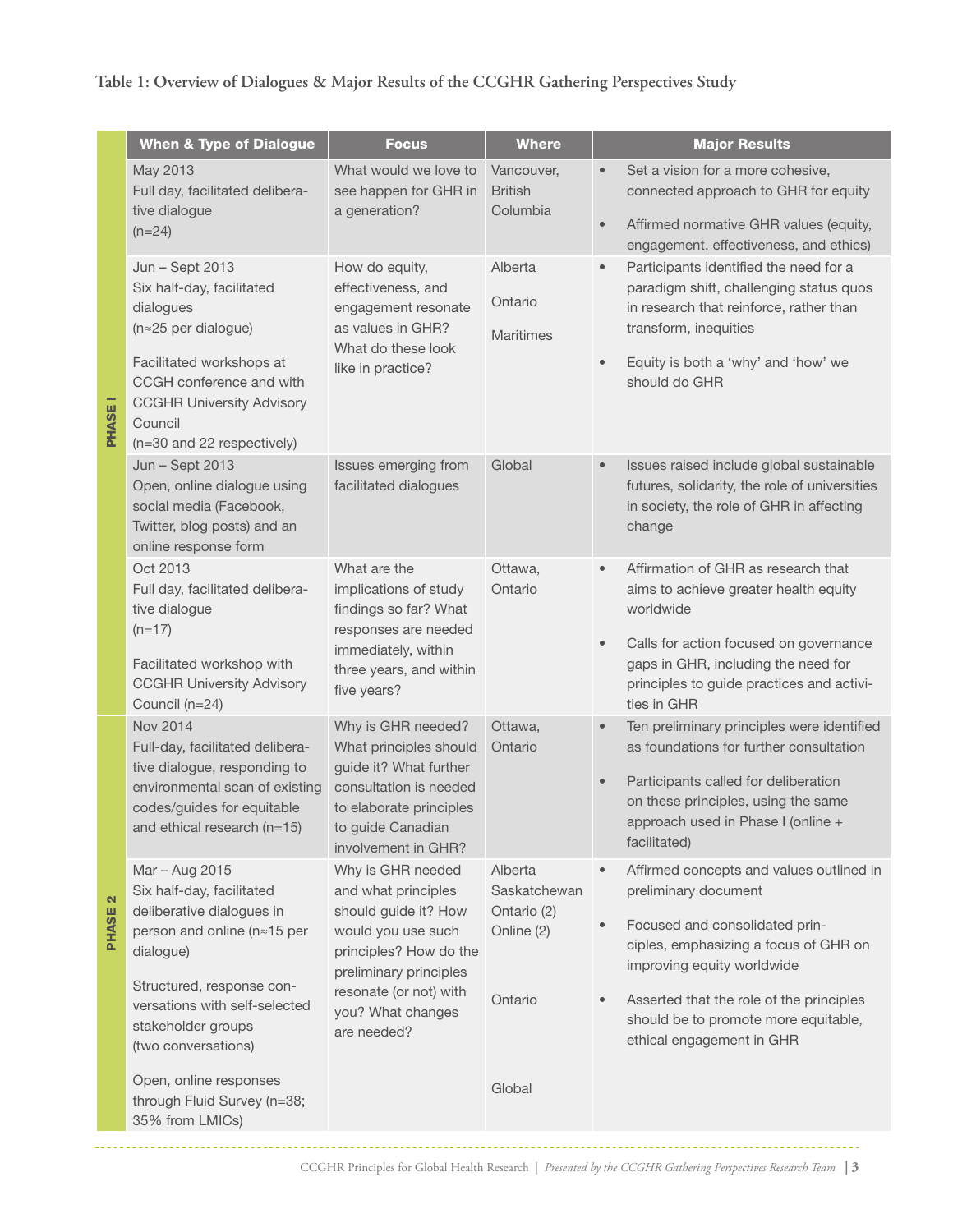## **How should the CCGHR Principles be used?**

When we asked study participants how they thought these principles should be used, they identified a number of different ways the principles could support their involvement in GHR. These principles are a way of declaring normative values and intentions of GHR. Study participants suggested that the principles could guide practice, teaching, administration, and policy related to GHR at multiple levels. Participants stated that these principles could reduce fragmentation in GHR practice, encouraging greater cohesiveness across Canada, building upon the foundations of public health and informing the substantive focus of GHR. This set of GHR principles could be used as a supplement to other guides for the ethical conduct of research (i.e., TCPS2, Good Clinical Practice Guidelines<sup>5</sup>). We encourage CCGHR members, both individual and institutional, to use these principles to guide their involvement in GHR within their networks and partnerships.

### **The Principles**

#### Authentic Partnering

How has attention to these principles informed this partnership? How am I (are we) assessing equity in this partnership? What am I (are we) doing to foster equity in this partnership?



Research partnerships often involve navigating the norms and requirements of differing country contexts and differentials in power

among a variety of actors in the process. Authentic partnering is about ensuring our intentions and actions as global health researchers are aligned around equitable research relationships, processes, and outcomes. It involves creating and maintaining a strong foundation of trust.

Authenticity in research partnering extends to the reciprocity and equity considerations that are built into any research activity. Recognizing limited resources and capacity for ethical review of research in many lower-middle income countries<sup>6</sup>, we recommend that those involved in conducting GHR in such settings adopt an open dialogue with local partners (e.g., communities and community stakeholders, researchers, university administrators, or health systems decision makers) about the ethical considerations and implications of research. Such a dialogue should be transparently documented and included as part of a submission for ethical review to a Canadian research ethics board.

Given the complexity inherent in inequities, global health research problems are inherently complex. Authentic partnering invites research teams to find ways to address these complex research problems through multi-pronged, inter-sectoral, and transdisciplinary (rather than individually framed) programs of research.

<sup>5</sup> International Conference on Harmonization of Technical Requirements for the Registration of Pharmaceuticals for Human Use. Good Clinical Practice Guidelines. More information available at: http://www.hc-sc.gc.ca/dhp-mps/prodpharma/ applic-demande/guide-ld/ich/efficac/e6-eng.php

<sup>6</sup> Yassi, A., Breilh, J., Dharamsi, S., Lockhart, K., & Spiegel, J. M. (2013). The ethics of ethics reviews in global health research: Case studies applying a new paradigm. Journal of Academic Ethics, 11(2), 83-101.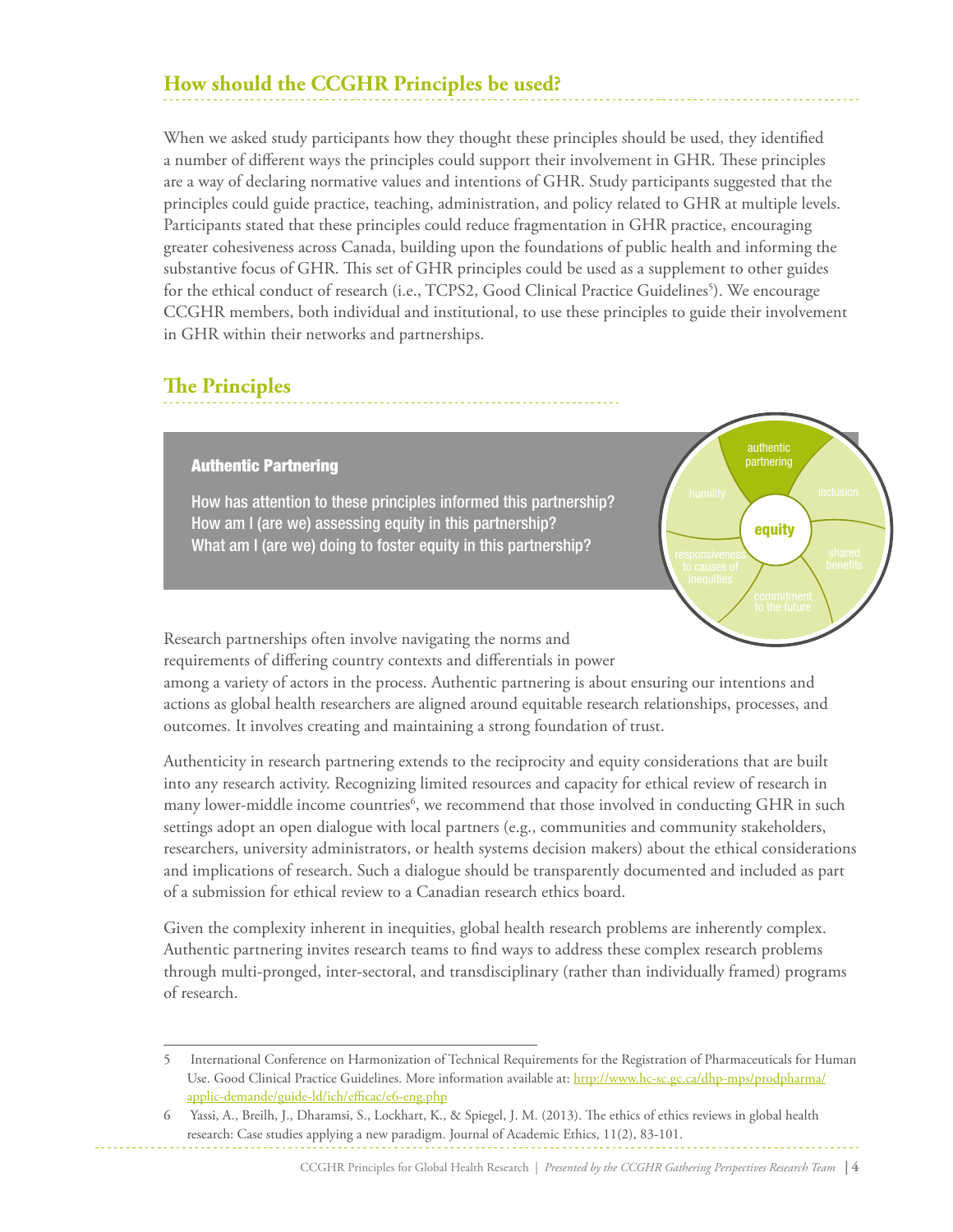Further, we advocate for shared responsibility among all partners involved in GHR for the creation and use of knowledge. As such, authentic partnering involves shared responsibility by all GHR partners in the creation and use of knowledge.

#### **Putting the principle of authentic partnering into action might involve:**

- Researchers, teachers, administrators, or funders using the CCGHR Partnership Assessment Tool<sup>7</sup> as a backbone for establishing new or assessing existing research partnerships
- Examining the applicability of the TCPS2 Chapter 9 principles to a GHR partnership and looking for ways to incorporate similar governance models
- Creating ongoing global health partnerships for clinical education, service and research, aiming to extend beyond a single healthcare mission, and to use research as a tool to foster capacity building and partnership

equity

responsiveness

#### Inclusion

How do our research practices proactively promote the involvement and participation of people who are historically marginalized (e.g., because of their race, class, sex, ability, religion, sexual identity, Indigeneity, etc.)?

Informed by our understandings of solidarity, commitment to inclusion invites those involved in GHR to promote equity by proactively and intentionally providing opportunities for diverse people to be engaged in research processes.

The principle of inclusion also challenges those involved in GHR to seek diverse perspectives in the definition of research questions, formation of research teams, or creation of research initiatives. When GHR focuses on global health issues primarily situated in low and middle income countries, Canadian researchers should make every effort to challenge academic or funding structures that could restrict genuine participation. Honouring this principle involves actively exploring ways to create opportunities for other voices, particularly for stakeholders who might not be immediately identified.

#### **Inclusion, in practice, could be demonstrated by:**

- Working collaboratively with community partners to identify diverse stakeholder groups and then opening possibilities for their involvement in research processes (i.e., forming the research questions, developing funding proposals, determining data collection fields, writing the scientific manuscript)
- In the spirit of integrated knowledge translation, researchers collaborating with a communitybased organization to jointly develop research questions
- Research teams promoting equity and inclusion in hiring practices, seeking to include those who are historically marginalized as members of the research team

<sup>7</sup> Murphy, J., Hatfield, J., Afsana, K., & Neufeld, V. (2014). Making a commitment to ethics in global health research partnerships: A practical tool to support ethical practice. Bioethical Inquiry (10 p.) doi:10.1007/s11673-014-9604-6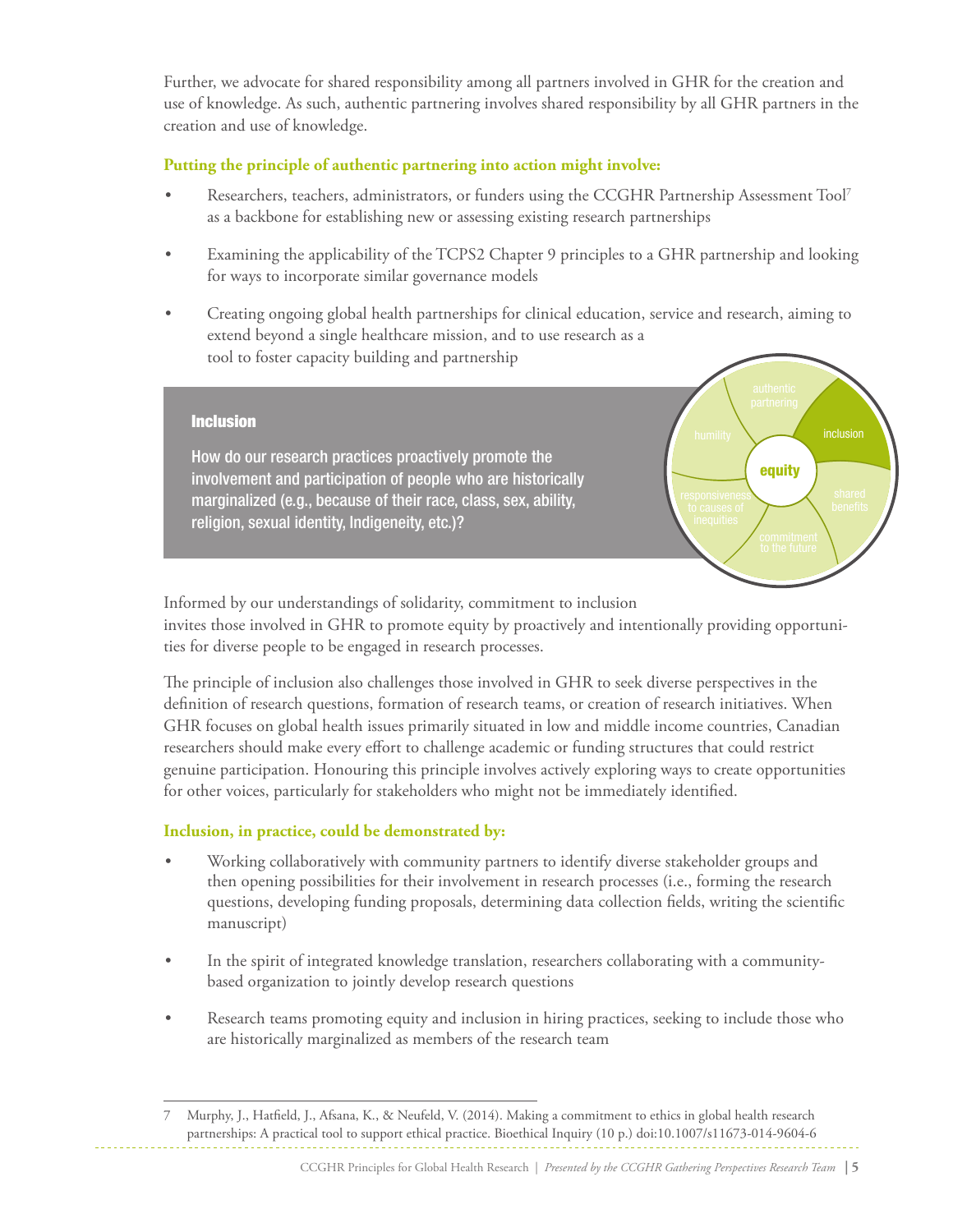Using activities to support the use of an anti-oppression lens in the exploration of research problems (e.g., popular education techniques inspired by the work of Paulo Freire<sup>8</sup>)



emerging benefits, knowledge, evidence, and innovations in equitable,

openly accessible ways. It invites us to find ways to prioritize equity amongst all those involved in research in the distribution of benefits. This extends to all players in research, including trainees and research participants.

Ensuring shared benefits is not exclusive to GHR, but critical in particular to research that involves partnerships across sectors or countries where there are differences in power or culture. It demands a deep attentiveness to process across all research paradigms, spanning from clinical trials to community-based participatory action research. Further, it requires explicit efforts to identify and honour the needs of all partners involved in GHR with an intention to ensure those with the greatest need benefit the most from research activities and outcomes.

This principle speaks also to the ways in which we manage and use data. The creation of data repositories that can expand our collective capacity to understand global health issues or interventions is a strategy for equity that Canadian institutions are already in positions to support<sup>9</sup>. Academic forums can systematically exclude the participation of many through prohibitive language or cost requirements. This principle guides those involved in GHR to foster scholarly exchange that challenges the privileging of 'highincome country'-situated researchers in favour of more equitable, accessible vehicles for knowledge exchange.

#### **Encouraging the principle of shared benefits in practice could include:**

- Adopting integrated approaches to planning and doing knowledge translation
- Using the CCGHR Partnership Assessment Tool<sup>10</sup> as a discussion and planning guide for data management and knowledge translation
- Looking to the OCAP (ownership, control, access, possession)  $Principles<sup>11</sup>$  as a promising practice for research relationships, data, and outcomes

<sup>8</sup> For resources and discussion on Freire's philosophies and approaches, visit http://www.freire.org/paulo-freire/concepts-usedby-paulo-freire

<sup>9</sup> See, for example the Open and Collaborative Science in Development Network background paper, Catalysing Open and Collaborative Science to Address Development Challenges, available at: http://www.nasaconline.org/attachments/ article/218/Open\_Access\_JFC.pdf

<sup>10</sup> Available online: http://www.ccghr.ca/resources/partnerships-and-networking/partnership-assessment-tool/

<sup>11</sup> See the First Nations Information Governance Centre for more: http://fnigc.ca/ocap.html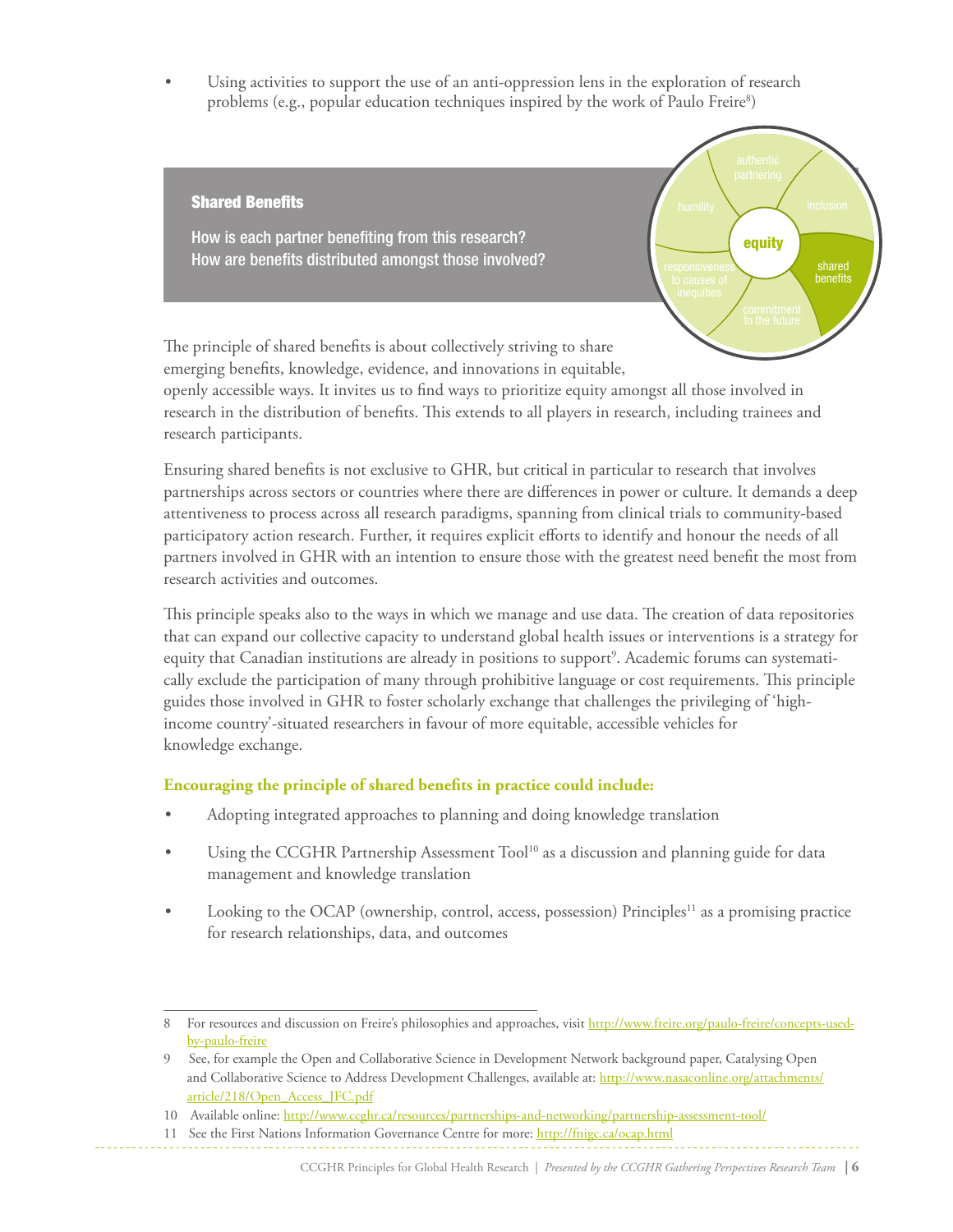- Considering how to adapt and apply principles from participatory research into GHR processes $12$
- Making all raw data, data analysis, and data interpretation available to each research partner. This includes potentially supplying the software necessary to open and operate research files.
- Sharing the final research outputs equitably among research partners including authorship on published manuscripts and reports, funding to attend and present at scientific conferences, and invitations to disseminate research results with key stakeholders (i.e., working groups, meetings, invited presentations)
- Exploring equity issues in post-study access to products of research, including drugs and services

How are contexts of global connectivity considered in

Commitment to the Future

this research?



The rapid increase in global connectedness over the last century has vastly changed the nature of our world. Global health research is future-oriented because it aims to contribute to improving equity in the short and long term and across generations. Our commitment to the future is about honouring our global citizenship and investing in a better, more equitable world where human rights, including the right to health, are protected and promoted.

This principle also relates to the concept of sustainability. This concept has become fundamental to the ways in which we talk about addressing inequities and improving the lives of people around the globe, especially the poorest, and has been integral in formulating the sustainable development goals $13$  which will guide the future development agenda. Understanding our role in shaping possible futures, and acknowledging the fragility of the global ecosystems that we are all part of, we encourage collaboration across sectors and disciplines for GHR that prioritizes issues of sustainability and the needs of future generations.

Further, we recognize that the greatest potential to contribute to equity will come from commitments to long-term visions for GHR. Those involved in GHR for equity need to think about how to leverage short-term or immediate opportunities within a long-term vision. This principle calls upon those involved in GHR to challenge the tendency to cycle through project-driven agendas to foster linkages as part of long-term, authentic partnerships that are aimed at improving health equity.

#### **Putting our commitment to the future into action might be done through:**

Looking to environmental sustainability movements as possible research partners

<sup>12</sup> See, for exampleCochran, P. A. L., Marshall, C. A., Garcia-Downing, C., Kendall, E., Cook, D., McCubbin, L., & Gover, R. M. S. (2008). Indigenous ways of knowing: Implications for participatory research and community. American Journal of Public Health, 98(1), 22–27. doi:10.2105/AJPH.2006.093641

<sup>13</sup> United Nations (2015). Transforming our World: The 2030 Development Agenda. Available at: http://www.un.org/ga/ search/view\_doc.asp?symbol=A/70/L.1&Lang=E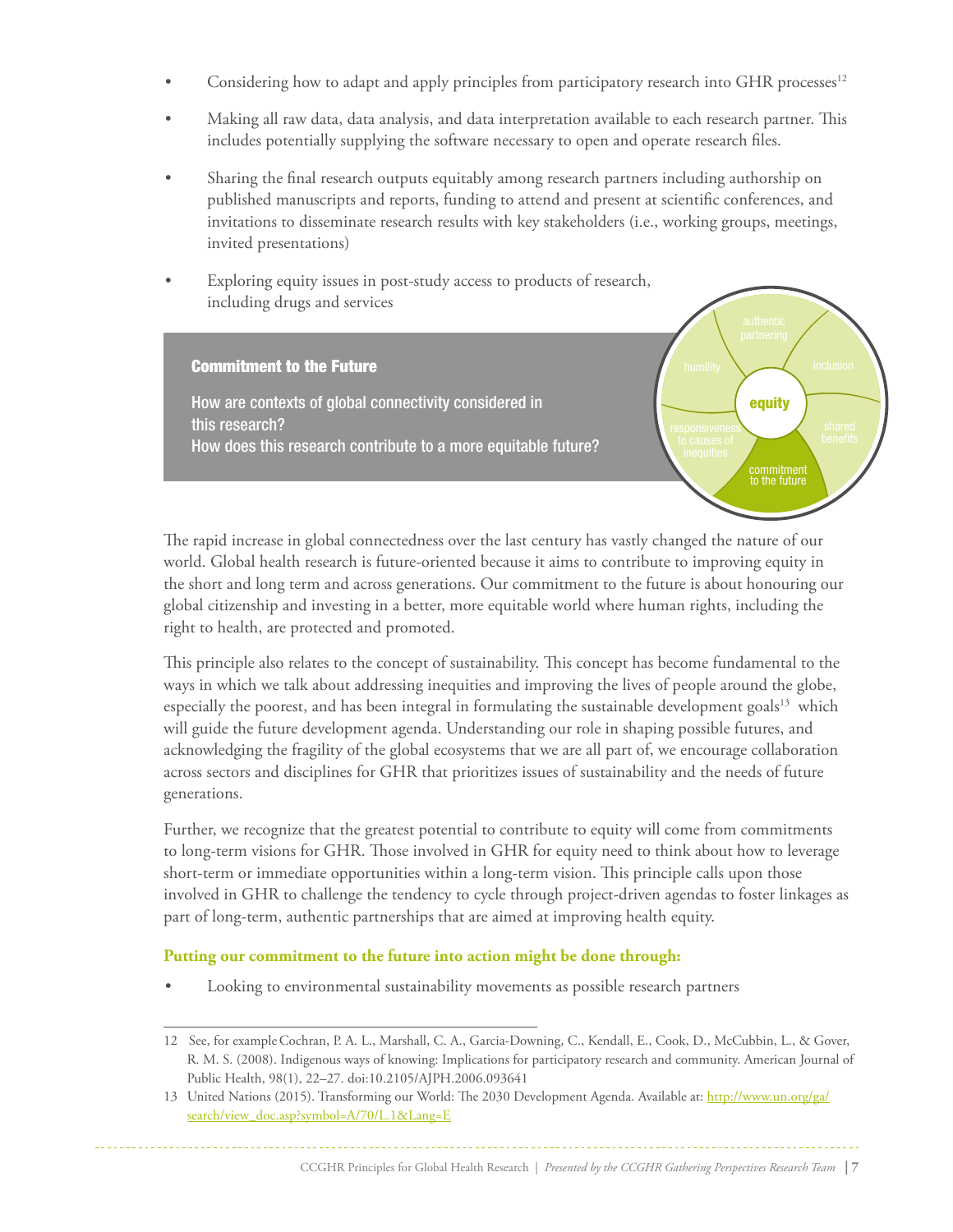- Framing research questions around inherently global health issues $14$
- Considering human rights in GHR questions or contextual analyses
- Thinking about our contributions in GHR as part of a greater whole, aiming to collaborate and mentor in every research endeavour
- Mentoring new global health researchers through involvement in existing research partnerships and projects
- • Exploring post-trial access issues as part of research proposals and ethical reviews of clinical research
- Learning from the 'seven generations principle', which informs approaches to environmental management among many Canadian First Nations, is usually sourced to the Great Law of the Iroquois Confederacy (Haudenosaunee)<sup>15</sup>. This Law holds decisions made today should be evaluated with respect to their implications as far as seven generations (~240 years) into the future.

#### Responsiveness to Causes of Inequity

What are the causes (and the roots of these causes) of inequities related to the research issue? What are the implications for responding to these causes?

equity humility inclusion responsiveness inequities

Global health inequities are vast, persistent, and recognized for their

causal links to social determinants of health<sup>16</sup>. These links are complex, intersecting, and often avoidable. People involved in GHR should be aware of the historical, social, cultural, political, economic, and environmental reasons for health inequities. They should strive to understand health inequities as inseparable from issues of power.

Acknowledging the *avoidable* nature of social and health inequities globally means acknowledging that humans have created (and continue to perpetuate) structures, processes and policies that lead to inequities, but that we also have the ability to reverse or change these inequities. Being aware and sensitive to the causes of inequity informs the ways in which we conceptualize and justify a research problem, how we frame research questions, what methods we adopt, and what kinds of partnerships we seek to build. To assist with this process, those involved in GHR can benefit from exploring (e.g., through reading,

CCGHR Principles for Global Health Research | *Presented by the CCGHR Gathering Perspectives Research Team* **| 8**

<sup>14</sup> See, for example: Labonte, R., & Spiegel, J. (2003). Setting global health research priorities. Burden of disease and inherently global health issues should both be considered. BMJ: British Medical Journal, 326(7392), 722.

<sup>15</sup> See the Haudenosaunee Confederacy website for more information (http://www.haudenosauneeconfederacy.com/values. html)

<sup>16</sup> See, for example: WHO Commission on Social Determinants of Health. (2008). Closing the Gap in a Generation: Health Equity Through Action on the Social Determinants of Health: Commission on Social Determinants of Health Final Report. World Health Organization (Ed.). World Health Organization. Labonte, R. & Shrecker, T. (2011). The state of global health in a radically unequal world: Patterns and prospects. In S. Benatar & G. Brock (Eds.). Global Health & Global Health Ethics, (pp. 24-36). New York: Cambridge University Press.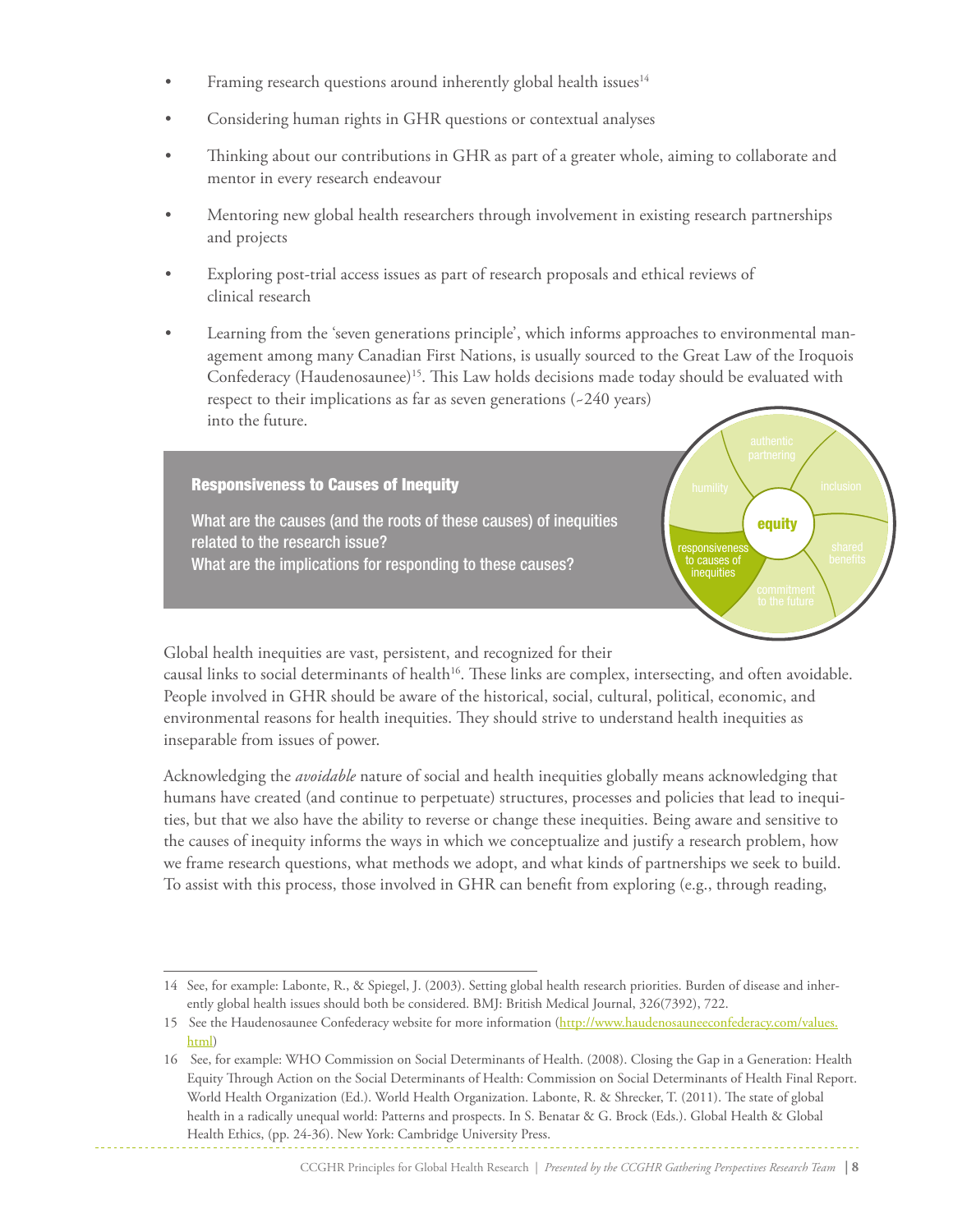seminars, or course work) the ideas that underpin a broad body of critical philosophy and scholarship that examines the conceptual and theoretical bases of knowledge, challenging status quos<sup>17</sup>.

Informed by the global health ethics principle of solidarity, responding to the causes of inequities invites those involved in GHR to explore their role as allies collaborating toward greater global health equity worldwide. Solidarity guides the consideration of our mutual entanglement in the structures and processes that contribute to avoidable inequities<sup>18</sup>.

#### **In practice, the principle of responsiveness to causes of inequity could include:**

- Using GHR, or elements of GHR, to highlight and seek ways to mitigate inequities
- Making a regular effort to explore and describe the influence of existing inequities in our actions, policies, processes, and knowledge dissemination activities (e.g., privilege afforded to Englishlanguage publications; accessibility of scholarly events)
- • Using tools to help assess inequities in research relationships and contexts (e.g., Global Health Equity Gauge www.gega.org.za)
- Staying informed about emerging equity-focused reports (e.g., Global Health Watch) and movements, such as the People's Health Movement
- Incorporating critical teaching strategies into coursework for undergraduate and graduate students<sup>19</sup>

#### **Humility**

Who am I (are we) in this research context? How am I positioning myself (ourselves) in this research?



The principle of humility is about positioning ourselves in a place of learning rather than knowing<sup>20</sup>. It is about opening ourselves to

exploring how our personal values, beliefs, motivations, and assumptions influence what we see or don't see in any given context. Humility also involves recognizing our own limitations. Individuals involved in GHR can challenge both themselves and others to do so through an active practice of reflection.

Striving for continual expansion in self-awareness, active reflection should focus on how our individual and collective values, beliefs, motivations, and assumptions manifest in what we do, how we do it, and with whom (and how) we partner. It should be open, honest, and frank. It should illuminate status quos so that assumptions can be questioned—from the ways in which a research problem is identified and framed to the ways in which research is used to respond to that problem. This invites taking risks to

20 Pinto, A. D., & Upshur, R. E. G. (2009). Global health ethics for students. Developing World Bioethics, 9(1), 1-10.

<sup>17</sup> See, for example, the Centre for Critical Qualitative Research at the University of Toronto (www.ccqhr.utoronto. ca) Kincheloe, J. L., McLaren, P., & Steinberg, S. R. (2011). Critical pedagogy and qualitative research: Moving to the bricolage. In N. Denzin & Y. Lincoln (Eds.) The SAGE Handbook of Qualitative Methods in Health Research (4<sup>th</sup> ed.), (pp. 163-178). [Insert place of publication and publisher]..

<sup>18</sup> See, for example: Benatar & Singer; Benatar & Brock (as cited above).

<sup>19</sup> See, for example: Hanson, L., Harms, S., & Plamondon, K. (2011). Undergraduate international medical electives: Some ethical and pedagogical considerations. Journal of Studies in International Education, 15(2), 171-185. doi:10.1177/1028315310365542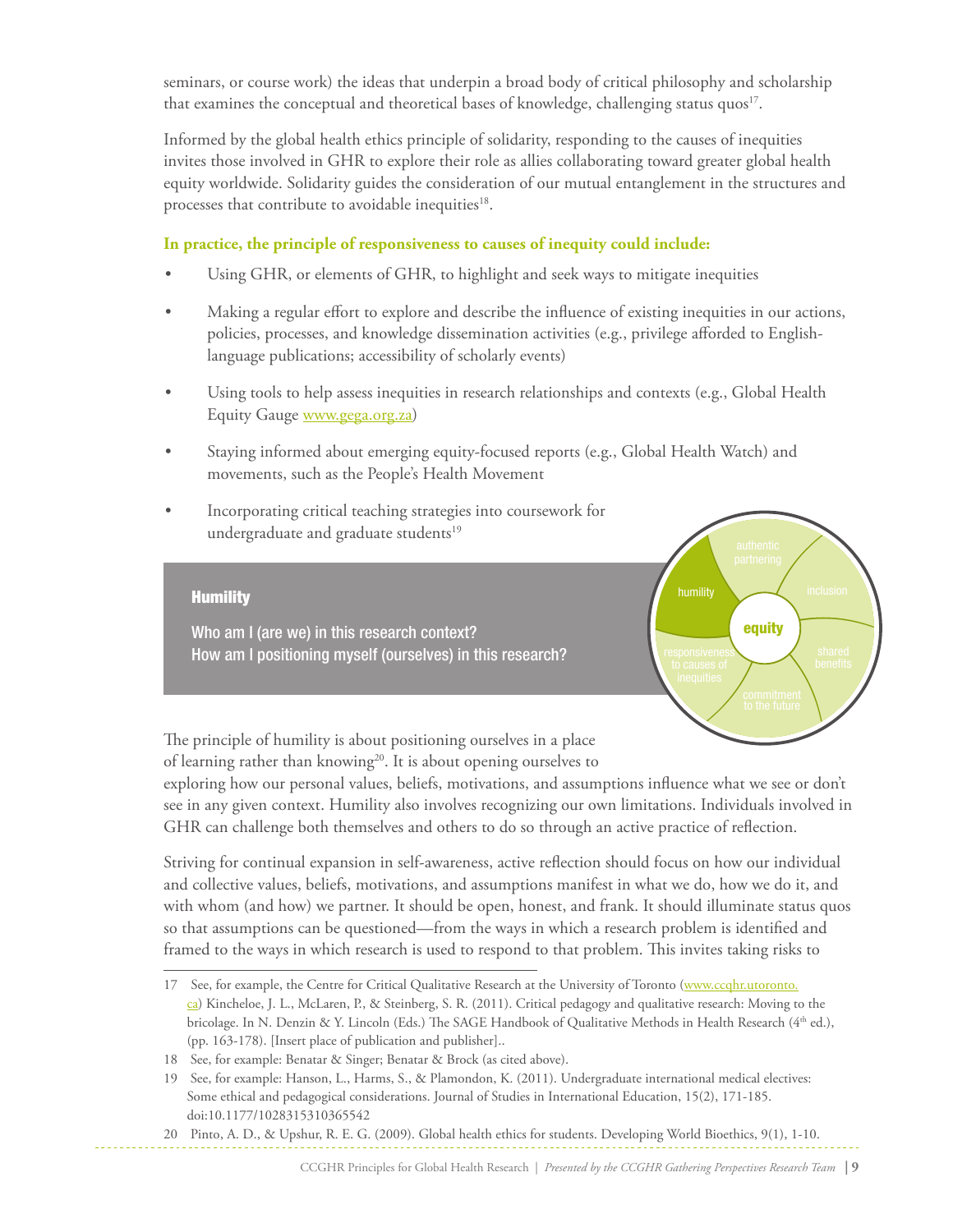explore difficult questions about power and privilege, particularly in our response to global health issues and the layers of context that inform why, what, and how we do GHR.

By understanding the relationship of our values, beliefs, assumptions and motivations with our actions, we can more honestly and strategically examine how equity is being framed in both qualitative and quantitative research.

#### **Practicing the principle of humility might look like:**

- Holding graduate student seminars to 'unpack' the values, beliefs, motivations, and assumptions underlying each student's proposed research
- • Encouraging research ethics boards, university administrators, and funding agencies to ask researchers to describe how their values, beliefs, motivations, and assumptions influence their proposed research and address how this will be managed in the research process
- • Creating time for reflection and dialogue through student-supervisor, student-teacher, peer-peer  $interactions<sup>21</sup>$

<sup>21</sup> See, for example:Cole, D. C., Hanson, L., Rouleau, K. D., Pottie, K., & Arya, N. (2013). Teaching global health ethics. In A. Pinto & R. Upshur (Eds.). An Introduction to Global Health Ethics, (p. 148-158). New York: Routledge.